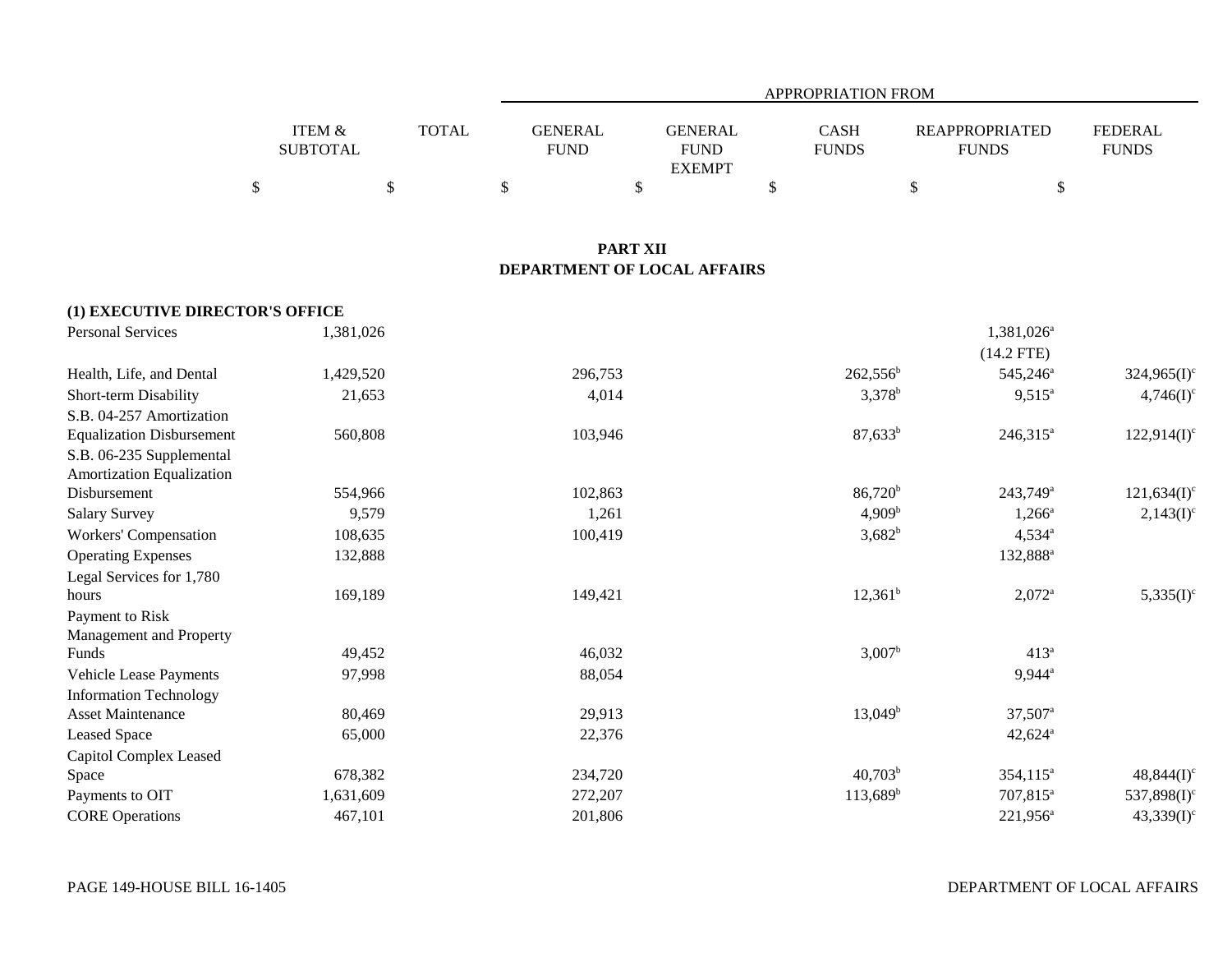|                                       |                           |              | <b>APPROPRIATION FROM</b> |    |                                                |   |                             |                                |                         |  |
|---------------------------------------|---------------------------|--------------|---------------------------|----|------------------------------------------------|---|-----------------------------|--------------------------------|-------------------------|--|
|                                       | ITEM &<br><b>SUBTOTAL</b> | <b>TOTAL</b> | GENERAL<br><b>FUND</b>    |    | <b>GENERAL</b><br><b>FUND</b><br><b>EXEMPT</b> |   | <b>CASH</b><br><b>FUNDS</b> | REAPPROPRIATED<br><b>FUNDS</b> | FEDERAL<br><b>FUNDS</b> |  |
|                                       | \$<br>\$                  |              |                           | \$ |                                                | D |                             | D                              | S                       |  |
| Moffat Tunnel Improvement<br>District | 100,000                   | 7,538,275    |                           |    |                                                |   | $100,000$ <sup>d</sup>      |                                |                         |  |

<sup>a</sup> Of these amounts, \$1,988,508 shall be from the Local Government Mineral and Energy Impact Grants and Disbursements line item appropriation in the Division of Local Government in this department, \$1,624,560 shall be from departmental indirect cost recoveries or the Indirect Costs Excess Recovery Fund created in Section 24-75-1401 (2), C.R.S., and \$327,917 shall be from statewide indirect cost recoveries. Of the amount from the Local Government Mineral and Energy Impact Grants and Disbursements line item, an estimated \$1,047,225 shall be from the Local Government Severance Tax Fund created in Section 39-29-110 (1) (a) (I), C.R.S., and an estimated \$941,283 shall be from the Local Government Mineral Impact Fund created in Section 34-63-102 (5) (a) (I), C.R.S.

<sup>b</sup> These amounts shall be from various sources of cash funds. Of the total, an estimated \$63,155 shall be from the Marijuana Tax Cash Fund created in Section 39-28.8-501 (1), C.R.S.

<sup>c</sup> Although these federal funds amounts are not appropriated, these amounts were assumed in developing the appropriated fund source amounts in these line items.

 $d$  This amount shall be from the Moffat Tunnel Cash Fund created in Section 32-8-126 (1), C.R.S.

| (2) PROPERTY TAXATION       |              |           |         |                      |                       |
|-----------------------------|--------------|-----------|---------|----------------------|-----------------------|
| Division of Property        |              |           |         |                      |                       |
| Taxation                    | 2,820,045    |           | 990,902 | 926,873 <sup>a</sup> | $902,270^{\rm b}$     |
|                             | $(36.7$ FTE) |           |         |                      |                       |
| State Board of Equalization | 12,856       |           | 12,856  |                      |                       |
| Board of Assessment         |              |           |         |                      |                       |
| Appeals                     | 619,580      |           | 404,788 | $151,637^{\circ}$    | $63,155$ <sup>d</sup> |
|                             | $(13.2$ FTE) |           |         |                      |                       |
| Indirect Cost Assessment    | 413,095      |           |         | $218,205^{\circ}$    | 194,890 <sup>b</sup>  |
|                             |              | 3,865,576 |         |                      |                       |

<sup>a</sup> This amount shall be from the Property Tax Exemption Fund created in Section 39-2-117 (8), C.R.S.

<sup>b</sup> These amounts shall be from the Local Government Mineral and Energy Impact Grants and Disbursements line item appropriation in the Division of Local Government in this department. Of the total, an estimated \$592,466 shall be from the Local Government Severance Tax Fund created in Section 39-29-110 (1) (a) (I), C.R.S., and an estimated \$504,694 shall be from the Local Government Mineral Impact Fund created in Section 34-63-102 (5) (a) (I), C.R.S.

<sup>c</sup> This amount shall be from the Board of Assessment Appeals Cash Fund created in Section 39-2-125 (1) (h), C.R.S.

<sup>d</sup> This amount shall be from departmental indirect cost recoveries or the Indirect Costs Excess Recovery Fund created in Section 24-75-1401 (2), C.R.S.

## DEPARTMENT OF LOCAL AFFAIRS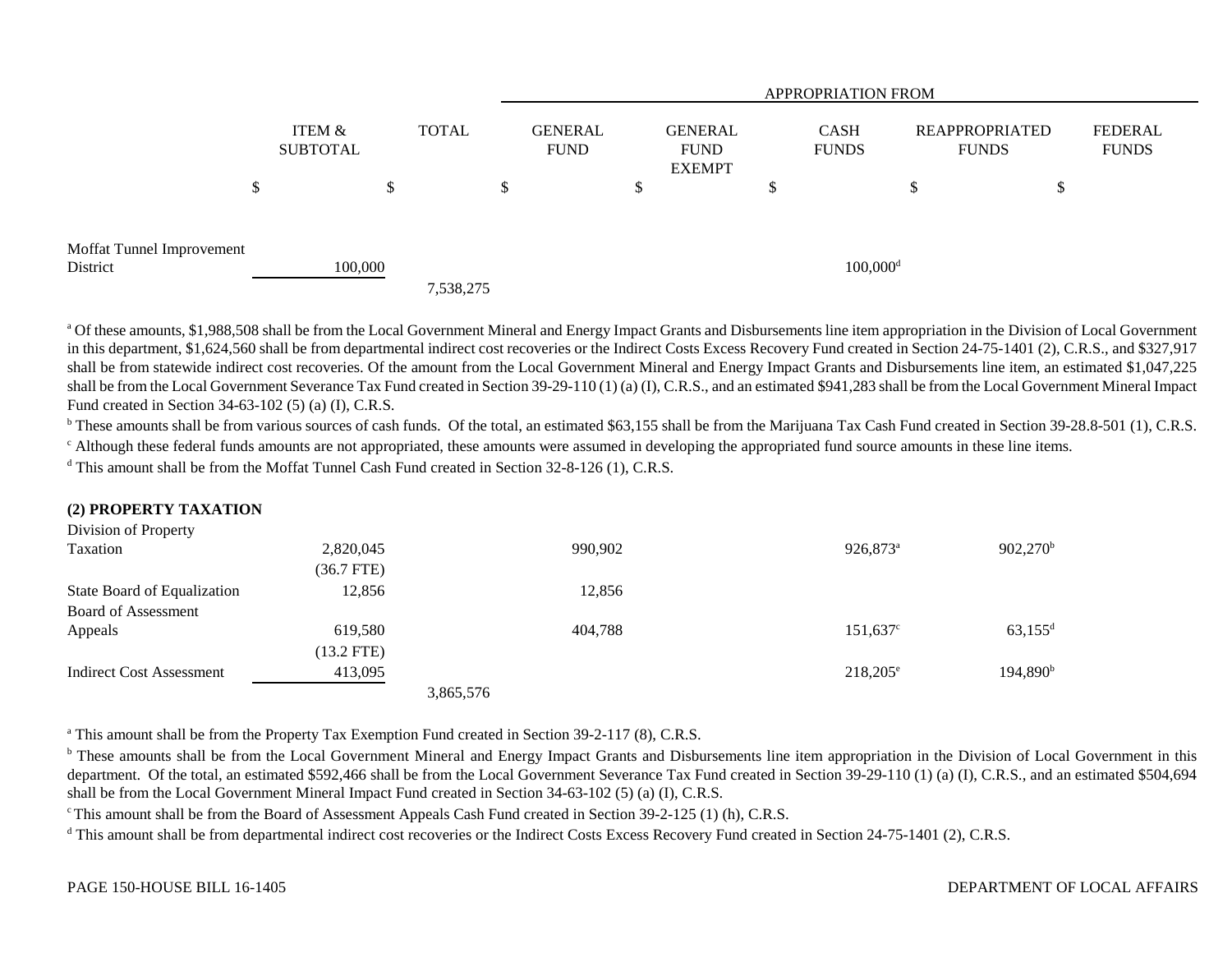|                   |                  | APPROPRIATION FROM |              |                |              |  |  |  |  |  |
|-------------------|------------------|--------------------|--------------|----------------|--------------|--|--|--|--|--|
| <b>ITEM &amp;</b> | GENERAL<br>TOTAL | <b>GENERAL</b>     | <b>CASH</b>  | REAPPROPRIATED | FEDERAL      |  |  |  |  |  |
| <b>SUBTOTAL</b>   | <b>FUND</b>      | <b>FUND</b>        | <b>FUNDS</b> | <b>FUNDS</b>   | <b>FUNDS</b> |  |  |  |  |  |
|                   |                  | <b>EXEMPT</b>      |              |                |              |  |  |  |  |  |
|                   |                  |                    |              |                |              |  |  |  |  |  |

<sup>e</sup> Of this amount, an estimated \$200,205 shall be from the Property Tax Exemption Fund created in Section 39-2-117 (8), C.R.S., and an estimated \$18,000 shall be from the Board of Assessment Appeals Cash Fund created in Section 39-2-125 (1) (h), C.R.S.

## **(3) DIVISION OF HOUSING<sup>68</sup>**

**(A) Community and Non-Profit Services**

(1) Administration

| <b>Personal Services</b>   | 2,215,529    | 348,495     | $17,169^{\rm a}$  | $100,746^{\rm b}$ | 1,749,119(I)  |
|----------------------------|--------------|-------------|-------------------|-------------------|---------------|
|                            | $(25.6$ FTE) |             |                   |                   |               |
| <b>Operating Expenses</b>  | 378,873      | 36,278      | $2,500^\circ$     |                   | 340,095(I)    |
| (2) Community Services     |              |             |                   |                   |               |
| Low Income Rental          |              |             |                   |                   |               |
| Subsidies                  | 48,024,412   | 2,660,938   |                   |                   | 45,363,474(I) |
| <b>Homeless Prevention</b> |              |             |                   |                   |               |
| Programs                   | 1,635,236    |             | $110,000^{\circ}$ |                   | 1,525,236(I)  |
| (3) Fort Lyon Supportive   |              |             |                   |                   |               |
| <b>Housing Program</b>     | 4,989,637    | 4,989,637   |                   |                   |               |
|                            |              | $(1.0$ FTE) |                   |                   |               |
|                            | 57,243,687   |             |                   |                   |               |

<sup>a</sup> Of this amount, \$13,562 shall be from the Homeless Prevention Activities Program Fund created in Section 39-22-1302 (1), C.R.S., and \$3,607 shall be from the Private Activity Bond Allocations Fund created in Section 24-32-1709.5 (2) (a), C.R.S.

<sup>b</sup> This amount shall be from the Local Government Mineral and Energy Impact Grants and Disbursements line item appropriation in the Division of Local Government in this department. Of this amount, an estimated \$54,653 shall be from the Local Government Severance Tax Fund created in Section 39-29-110 (1) (a) (I), C.R.S., and an estimated \$46,093 shall be from the Local Government Mineral Impact Fund created in Section 34-63-102 (5) (a) (I), C.R.S.

<sup>c</sup> This amount shall be from the Homeless Prevention Activities Program Fund created in Section 39-22-1302 (1), C.R.S.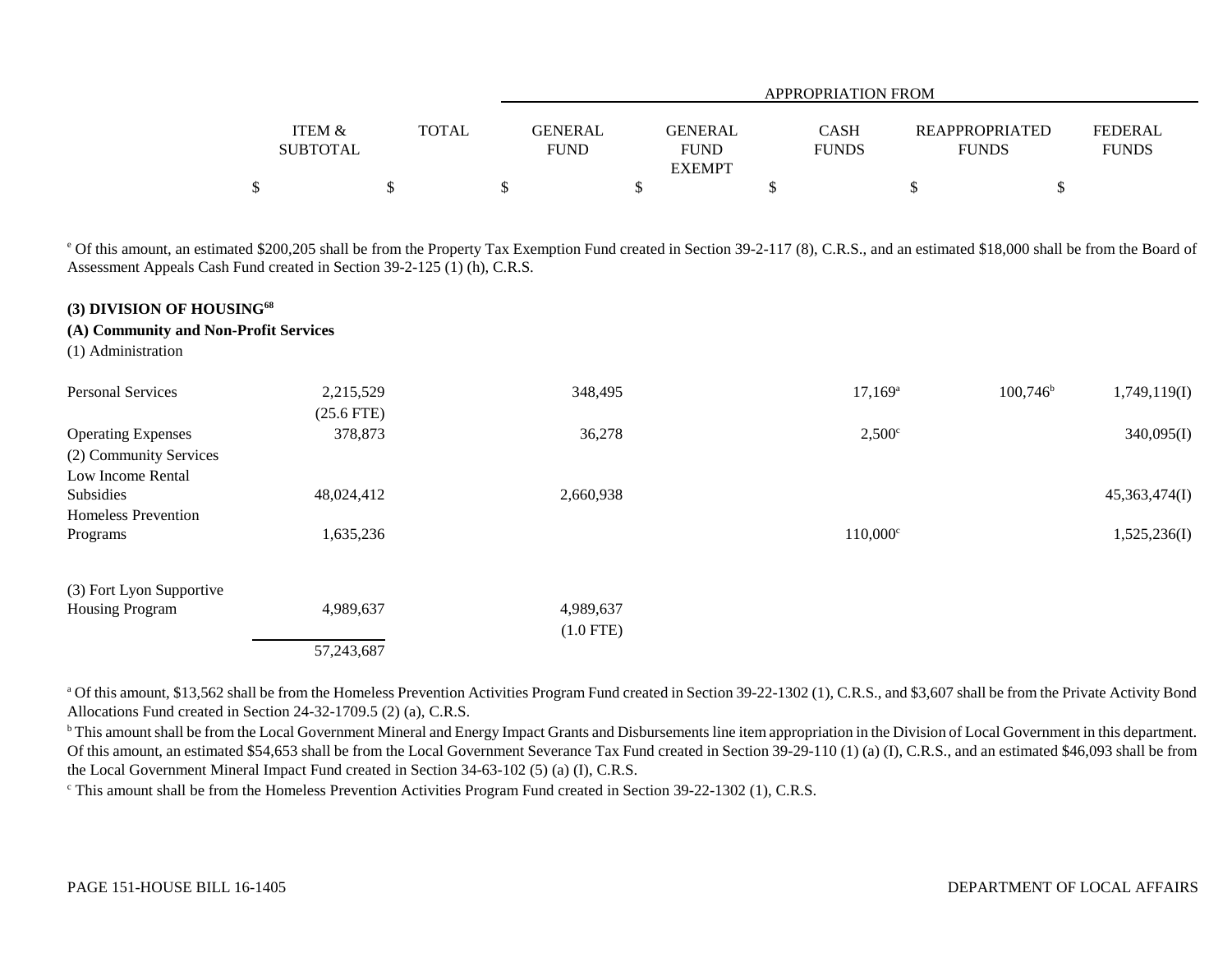|                                  |                                      |              | APPROPRIATION FROM |                               |                                                |    |                             |    |                                       |                                |
|----------------------------------|--------------------------------------|--------------|--------------------|-------------------------------|------------------------------------------------|----|-----------------------------|----|---------------------------------------|--------------------------------|
|                                  | <b>ITEM &amp;</b><br><b>SUBTOTAL</b> | <b>TOTAL</b> |                    | <b>GENERAL</b><br><b>FUND</b> | <b>GENERAL</b><br><b>FUND</b><br><b>EXEMPT</b> |    | <b>CASH</b><br><b>FUNDS</b> |    | <b>REAPPROPRIATED</b><br><b>FUNDS</b> | <b>FEDERAL</b><br><b>FUNDS</b> |
|                                  | \$                                   | \$           | \$                 |                               | \$                                             | \$ |                             | \$ | \$                                    |                                |
| (B) Field Services               |                                      |              |                    |                               |                                                |    |                             |    |                                       |                                |
| Affordable Housing Program       |                                      |              |                    |                               |                                                |    |                             |    |                                       |                                |
| Costs                            | 1,217,341                            |              |                    | 299,952                       |                                                |    | $75,361^a$                  |    | $294,586^b$                           | 547,442(I)                     |
|                                  | $(19.9$ FTE)                         |              |                    |                               |                                                |    |                             |    |                                       |                                |
| <b>Affordable Housing Grants</b> |                                      |              |                    |                               |                                                |    |                             |    |                                       |                                |
| and Loans                        | 20,228,793                           |              |                    | 8,200,000                     |                                                |    |                             |    |                                       | 12,028,793(I)                  |
| <b>Manufactured Buildings</b>    |                                      |              |                    |                               |                                                |    |                             |    |                                       |                                |
| Program                          | 733,697                              |              |                    |                               |                                                |    | 733,697°                    |    |                                       |                                |
|                                  |                                      |              |                    |                               |                                                |    | $(7.3$ FTE)                 |    |                                       |                                |
|                                  | 22,179,831                           |              |                    |                               |                                                |    |                             |    |                                       |                                |

<sup>a</sup> This amount shall be from the Private Activity Bond Allocations Fund created in Section 24-32-1709.5 (2) (a), C.R.S.

<sup>b</sup> Of this amount, \$219,356 shall be from the Department of Health Care Policy and Financing from the Transfer to the Department of Local Affairs for Home Modifications Benefit Administration line item appropriation in the Executive Director's Office section, and \$75,230 shall be from the Local Government Mineral and Energy Impact Grants and Disbursements line item appropriation in the Division of Local Government in this department. Of the amount from the Local Government Mineral and Energy Impact Grants and Disbursements line item, an estimated \$39,263 shall be from the Local Government Severance Tax Fund created in Section 39-29-110 (1) (a) (I), C.R.S., and an estimated \$35,967 shall be from the Local Government Mineral Impact Fund created in Section 34-63-102 (5) (a) (I), C.R.S.

 $\textdegree$  This amount shall be from the Building Regulation Fund created in Section 24-32-3309 (1) (a), C.R.S.

| (C) Indirect Cost |            |             |                     |            |
|-------------------|------------|-------------|---------------------|------------|
| Assessment        | 694,609    | $226,740^a$ | 53,993 <sup>b</sup> | 413,876(I) |
|                   | 80,118,127 |             |                     |            |

<sup>a</sup> Of this amount, an estimated \$202,645 shall be from the Building Regulation Fund created in Section 24-32-3309 (1) (a), C.R.S., and an estimated \$24,095 shall be from the Private Activity Bond Allocations Fund created in Section 24-32-1709.5 (2) (a), C.R.S.

<sup>b</sup> This amount shall be from the Local Government Mineral and Energy Impact Grants and Disbursements line item appropriation in the Division of Local Government in this department. Of this amount, an estimated \$29,156 shall be from the Local Government Severance Tax Fund created in Section 39-29-110 (1) (a) (I), C.R.S., and an estimated \$24,837 shall be from the Local Government Mineral Impact Fund created in Section 34-63-102 (5) (a) (I), C.R.S.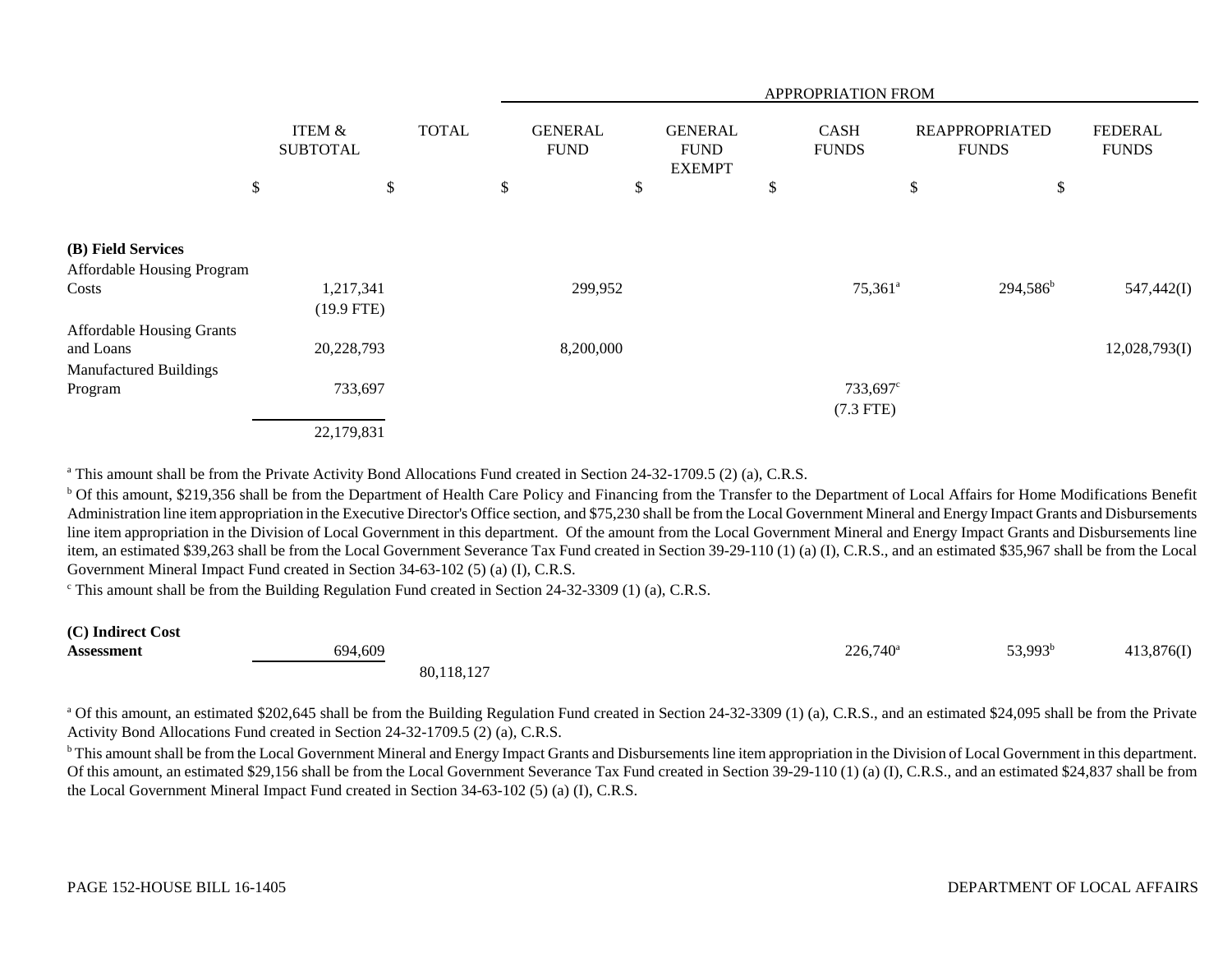|                                                                                                                                   |                                      | APPROPRIATION FROM |                               |                                                |                             |                                       |                                |  |
|-----------------------------------------------------------------------------------------------------------------------------------|--------------------------------------|--------------------|-------------------------------|------------------------------------------------|-----------------------------|---------------------------------------|--------------------------------|--|
|                                                                                                                                   | <b>ITEM &amp;</b><br><b>SUBTOTAL</b> | <b>TOTAL</b>       | <b>GENERAL</b><br><b>FUND</b> | <b>GENERAL</b><br><b>FUND</b><br><b>EXEMPT</b> | <b>CASH</b><br><b>FUNDS</b> | <b>REAPPROPRIATED</b><br><b>FUNDS</b> | <b>FEDERAL</b><br><b>FUNDS</b> |  |
|                                                                                                                                   | \$                                   | \$                 | $\mathcal{S}$<br>\$           |                                                | \$                          | \$<br>\$                              |                                |  |
| (4) DIVISION OF LOCAL GOVERNMENT<br>(A) Local Government and Community Services<br>(1) Administration<br><b>Personal Services</b> | 1,524,598                            |                    | 333,377<br>$(3.0$ FTE)        |                                                |                             | $1,043,865^{\circ}$<br>$(13.1$ FTE)   | 147,356(I)<br>$(2.6$ FTE)      |  |
| <b>Operating Expenses</b>                                                                                                         | 132,301                              |                    | 43,128                        |                                                |                             | $25,146^{\circ}$                      | 64,027(I)                      |  |
| Strategic Planning Group on                                                                                                       |                                      |                    |                               |                                                |                             |                                       |                                |  |
| Coloradans Age 50 and Over                                                                                                        | 64,954                               |                    | 64,954                        |                                                |                             |                                       |                                |  |
|                                                                                                                                   |                                      |                    | $(0.3$ FTE)                   |                                                |                             |                                       |                                |  |
|                                                                                                                                   | 1,721,853                            |                    |                               |                                                |                             |                                       |                                |  |

<sup>a</sup> Of these amounts, \$712,504 shall be from the Local Government Mineral and Energy Impact Grants and Disbursements line item appropriation within this division, and \$356,507 shall be from departmental indirect cost recoveries or the Indirect Costs Excess Recovery Fund created in Section 24-75-1401 (2), C.R.S. Of the amount from the Local Government Mineral and Energy Impact Grants and Disbursements line item appropriation, an estimated \$381,262 shall be from the Local Government Severance Tax Fund created in Section 39-29-110 (1) (a) (I), C.R.S., and an estimated \$331,242 shall be from the Local Government Mineral Impact Fund created in Section 34-63-102 (5) (a) (I), C.R.S.

| (2) Local Government Services   |            |                  |                            |
|---------------------------------|------------|------------------|----------------------------|
| <b>Local Utility Management</b> |            |                  |                            |
| Assistance                      | 171,762    |                  | $171,762^{\rm a}$          |
|                                 |            |                  | $(2.0$ FTE)                |
| <b>Conservation Trust Fund</b>  |            |                  |                            |
| <b>Disbursements</b>            | 50,000,000 |                  | 50,000,000(1) <sup>b</sup> |
|                                 |            |                  | $(2.0$ FTE $)$             |
| Volunteer Firefighter           |            |                  |                            |
| <b>Retirement Plans</b>         | 4.200.000  | $4,200,000(I)^c$ |                            |
| Volunteer Firefighter Death     |            |                  |                            |
| and Disability Insurance        | 30,000     | $30,000(I)^c$    |                            |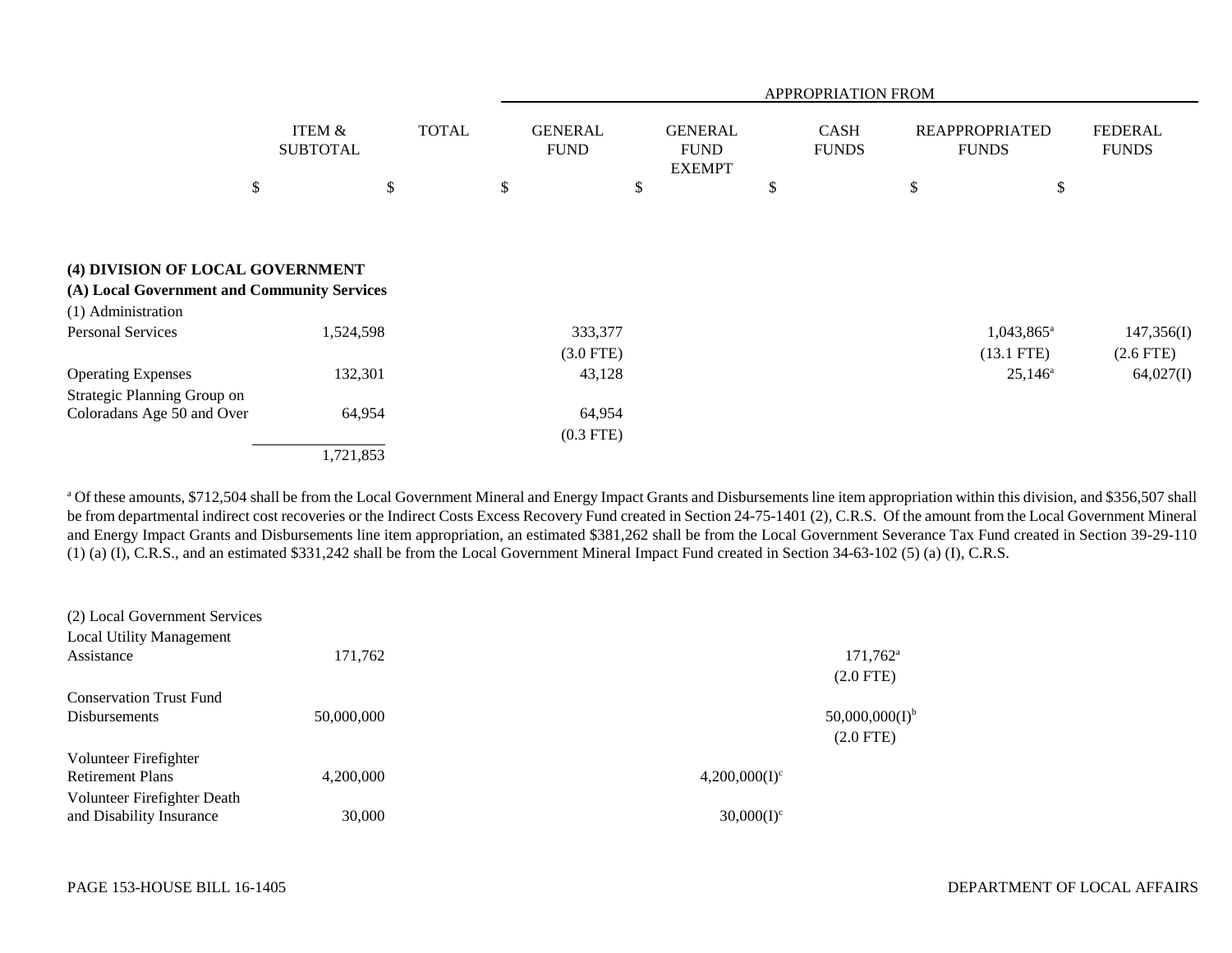|                                                                            |                                      |              |    | APPROPRIATION FROM            |                                                |                                                |                      |  |                                       |                           |                                |
|----------------------------------------------------------------------------|--------------------------------------|--------------|----|-------------------------------|------------------------------------------------|------------------------------------------------|----------------------|--|---------------------------------------|---------------------------|--------------------------------|
|                                                                            | <b>ITEM &amp;</b><br><b>SUBTOTAL</b> | <b>TOTAL</b> |    | <b>GENERAL</b><br><b>FUND</b> |                                                | <b>GENERAL</b><br><b>FUND</b><br><b>EXEMPT</b> | CASH<br><b>FUNDS</b> |  | <b>REAPPROPRIATED</b><br><b>FUNDS</b> |                           | <b>FEDERAL</b><br><b>FUNDS</b> |
|                                                                            | \$<br>\$                             |              | \$ |                               | \$                                             |                                                | \$                   |  | \$                                    | $\boldsymbol{\mathsf{S}}$ |                                |
| Firefighter Heart and<br><b>Circulatory Malfunction</b><br><b>Benefits</b> | 1,903,273                            |              |    |                               | 939,053 <sup>d</sup><br>964,220<br>$(0.5$ FTE) |                                                |                      |  |                                       |                           |                                |
| <b>Environmental Protection</b><br>Agency Water/Sewer File<br>Project      | 62,718<br>56, 367, 753               |              |    |                               |                                                |                                                |                      |  |                                       |                           | 62,718(I)<br>$(0.5$ FTE)       |

a This amount shall be from the Colorado Water Resources and Power Development Authority from money in the Water Pollution Control Revolving Fund created in Section 37-95-107.6 (1), C.R.S., and the Drinking Water Revolving Fund created in Section 37-95-107.8 (1), C.R.S.

 $b$  This amount is from the Conservation Trust Fund created in Section 29-21-101 (2) (a) (I), C.R.S., pursuant to Section 3 (1) (b) (I) of Article XXVII of the State Constitution. These funds are from net lottery proceeds and are included for informational purposes, as net lottery proceeds are continuously appropriated to the Department. Further, pursuant to Section 24-77-102 (17) (b) (IX), C.R.S., net lottery proceeds are not subject to the limitation on state fiscal year spending set forth in Article X, Section 20, of the State Constitution.

 $\degree$  These amounts shall be from the General Fund Exempt Account created in Section 24-77-103.6 (2), C.R.S. These amounts are transferred from the proceeds of insurance premium taxes pursuant to Sections 31-30-1112 (2) (g) and (h), C.R.S., and shall be deemed not to be an appropriation subject to the limitation on General Fund appropriations set forth in Section 24-75-201.1, C.R.S. Pursuant to Section 31-30-1112 (2) (i), C.R.S., these amounts are included for informational purposes to comply with the limitation on state fiscal year spending imposed by Article X, Section 20, of the State Constitution and Section 24-77-103, C.R.S.

<sup>d</sup> This amount shall be from the Firefighter Benefits Cash Fund created in Section 29-5-302 (11) (a), C.R.S. This fund consists of the portion of the General Fund appropriated in this line item that is subject to annual appropriation from the fund for the purpose of reimbursing employers for the direct costs of maintaining authorized benefits.

| (3) Community Services             |           |                        |                             |              |
|------------------------------------|-----------|------------------------|-----------------------------|--------------|
| <b>Community Services Block</b>    |           |                        |                             |              |
| Grant                              | 6,000,000 |                        |                             | 6,000,000(I) |
| (B) Field Services                 |           |                        |                             |              |
| Program Costs                      | 2,943,757 | $109.027$ <sup>a</sup> | $2,511,402^b$               | 323,328(I)   |
|                                    |           | $(1.0$ FTE)            | $(22.9$ FTE)                | $(4.3$ FTE)  |
| <b>Community Development</b>       |           |                        |                             |              |
| <b>Block Grant</b>                 | 5,200,000 |                        |                             | 5,200,000(I) |
| <b>PAGE 154-HOUSE BILL 16-1405</b> |           |                        | DEPARTMENT OF LOCAL AFFAIRS |              |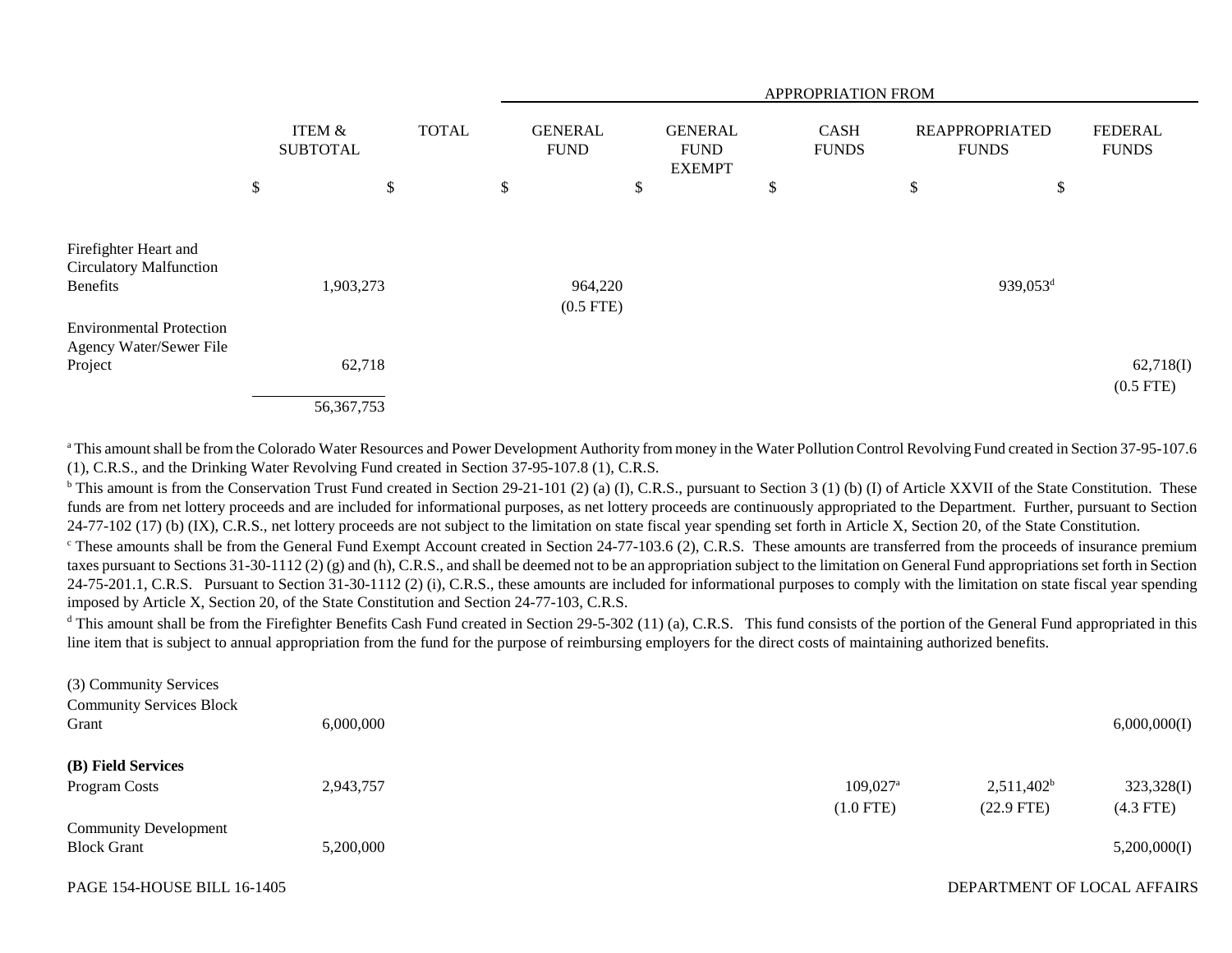|                                                                          |                           |                                      |              |    | <b>APPROPRIATION FROM</b>     |                                                |                           |                              |      |                                       |                                |
|--------------------------------------------------------------------------|---------------------------|--------------------------------------|--------------|----|-------------------------------|------------------------------------------------|---------------------------|------------------------------|------|---------------------------------------|--------------------------------|
|                                                                          |                           | <b>ITEM &amp;</b><br><b>SUBTOTAL</b> | <b>TOTAL</b> |    | <b>GENERAL</b><br><b>FUND</b> | <b>GENERAL</b><br><b>FUND</b><br><b>EXEMPT</b> |                           | <b>CASH</b><br><b>FUNDS</b>  |      | <b>REAPPROPRIATED</b><br><b>FUNDS</b> | <b>FEDERAL</b><br><b>FUNDS</b> |
|                                                                          | $\boldsymbol{\mathsf{S}}$ | \$                                   |              | \$ | \$                            |                                                | $\boldsymbol{\mathsf{S}}$ |                              | $\$$ | $\$$                                  |                                |
| <b>Local Government Mineral</b><br>and Energy Impact Grants              |                           |                                      |              |    |                               |                                                |                           |                              |      |                                       |                                |
| and Disbursements                                                        |                           | 125,000,000                          |              |    |                               |                                                |                           | $125,000,000(I)^c$           |      |                                       |                                |
| <b>Local Government Limited</b><br><b>Gaming Impact Grants</b>           |                           | 4,900,000                            |              |    |                               |                                                |                           | 4,900,000(I) <sup>d</sup>    |      |                                       |                                |
| Local Government<br>Geothermal Energy Impact<br>Grants<br>Rural Economic |                           | 50,000                               |              |    |                               |                                                |                           | $50,000^{\circ}$             |      |                                       |                                |
| Development                                                              |                           |                                      |              |    |                               |                                                |                           |                              |      |                                       |                                |
| <b>Initiative Grants</b>                                                 |                           | 750,000                              |              |    | 750,000                       |                                                |                           |                              |      |                                       |                                |
| Search and Rescue Program                                                |                           | 618,420                              |              |    |                               |                                                |                           | 618,420f                     |      |                                       |                                |
|                                                                          |                           |                                      |              |    |                               |                                                |                           | $(1.3$ FTE)                  |      |                                       |                                |
| <b>Local Government</b><br>Permanent Fund                                |                           | 8,750,000                            |              |    |                               |                                                |                           | 8,750,000 <sup>g</sup>       |      |                                       |                                |
| <b>Local Government</b><br>Marijuana Impact Grant                        |                           |                                      |              |    |                               |                                                |                           |                              |      |                                       |                                |
| Program                                                                  |                           | 1,117,540                            |              |    |                               |                                                |                           | $1,117,540^h$<br>$(2.0$ FTE) |      |                                       |                                |
| Other Local Government                                                   |                           |                                      |              |    |                               |                                                |                           |                              |      |                                       |                                |
| Grants                                                                   |                           | 30,000<br>149,359,717                |              |    |                               |                                                |                           | $30,000^{\rm i}$             |      |                                       |                                |

<sup>a</sup> This amount shall be from the Local Government Limited Gaming Impact Fund created in Section 12-47.1-1601 (1) (a), C.R.S.

<sup>b</sup> This amount shall be from the Local Government Mineral and Energy Impact Grants and Disbursements line item appropriation within this division. Of this amount, an estimated \$1,354,681 shall be from the Local Government Severance Tax Fund created in Section 39-29-110 (1) (a) (I), C.R.S., and an estimated \$1,156,721 shall be from the Local Government Mineral Impact Fund created in Section 34-63-102 (5) (a) (I), C.R.S.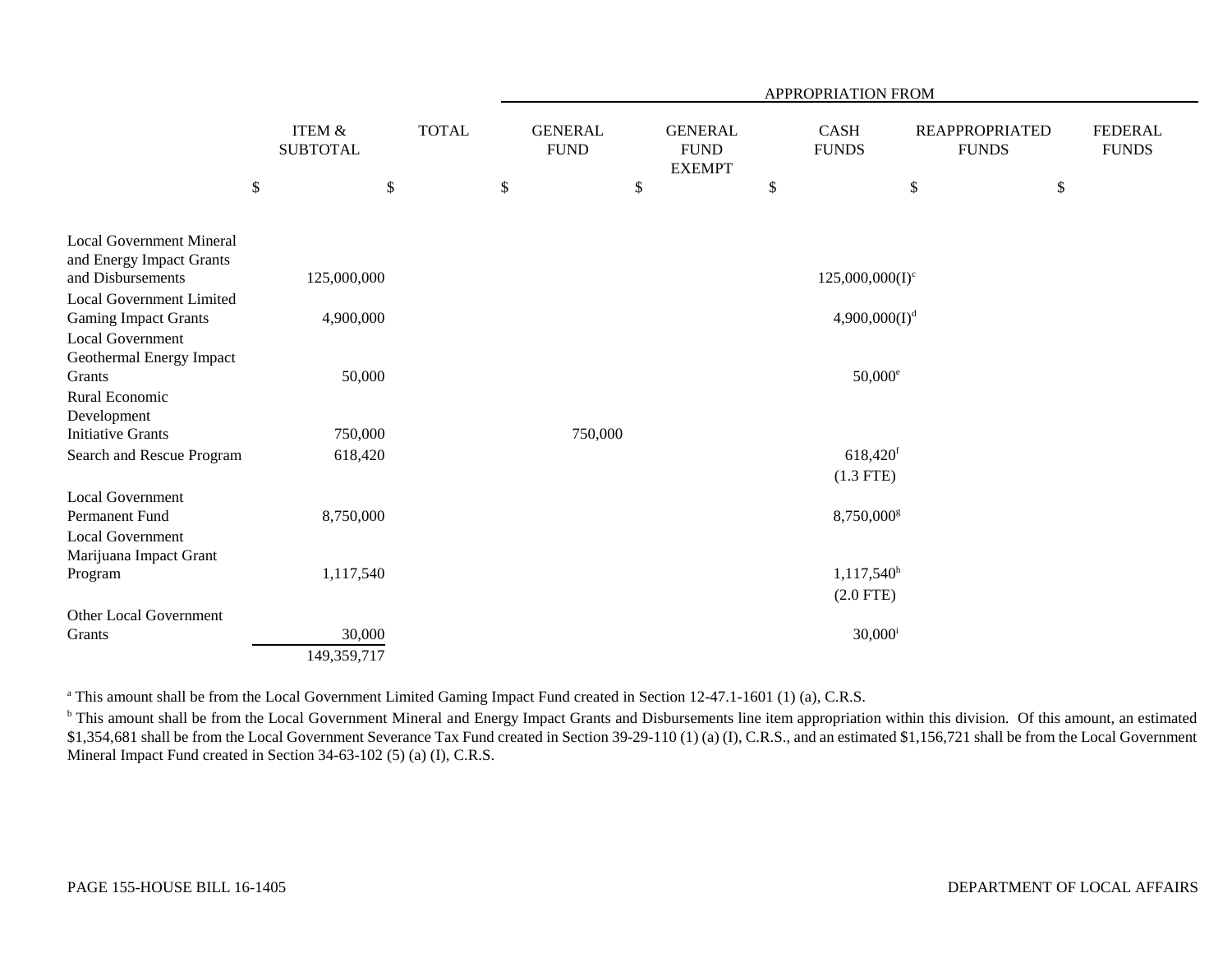|                   |       |                | APPROPRIATION FROM |              |                       |                |  |  |
|-------------------|-------|----------------|--------------------|--------------|-----------------------|----------------|--|--|
|                   |       |                |                    |              |                       |                |  |  |
| <b>ITEM &amp;</b> | TOTAL | <b>GENERAL</b> | <b>GENERAL</b>     | <b>CASH</b>  | <b>REAPPROPRIATED</b> | <b>FEDERAL</b> |  |  |
| <b>SUBTOTAL</b>   |       | <b>FUND</b>    | <b>FUND</b>        | <b>FUNDS</b> | <b>FUNDS</b>          | <b>FUNDS</b>   |  |  |
|                   |       |                | <b>EXEMPT</b>      |              |                       |                |  |  |
|                   |       |                |                    |              |                       |                |  |  |

 $^{\circ}$  Of this amount, an estimated \$67,500,000 shall be from the Local Government Severance Tax Fund created in Section 39-29-110 (1) (a) (I), C.R.S., and an estimated \$57,500,000 shall be from federal mineral leasing revenues transferred to the Local Government Mineral Impact Fund created in Section 34-63-102 (5) (a) (I), C.R.S., pursuant to Section 34-63-102 (5), C.R.S. These amounts are included for informational purposes as the Department is statutorily authorized to distribute money from these funds. As the Local Government Mineral Impact Fund consists solely of federal mineral leasing revenues, money in this fund is not subject to the limitation on state fiscal year spending set forth in Section 20 of Article X of the State Constitution.

<sup>d</sup> This amount shall be from the fund balance in the Local Government Limited Gaming Impact Fund created in Section 12-47.1-1601 (1) (a), C.R.S. This amount consists of funds transferred from the Limited Gaming Fund in the Department of Revenue during the prior fiscal year pursuant to Section 12-47.1-701, C.R.S., and is included for informational purposes as the Department is statutorily authorized to distribute money from this fund.

e This amount shall be from the Geothermal Resource Leasing Fund created in Section 34-63-105 (1), C.R.S.

 $f$  This amount shall be from the Search and Rescue Fund created in Section 33-1-112.5 (1), C.R.S.

<sup>g</sup> This amount shall be from the Local Government Permanent Fund created in Section 34-63-102 (5.3) (a) (I) (A), C.R.S.

h This amount shall be from the Marijuana Tax Cash Fund created in Section 39-28.8-501 (1), C.R.S.

<sup>i</sup> This amount shall be from the Colorado Heritage Communities Fund created in Section 24-32-3207 (1), C.R.S.

| (C) Indirect Cost  |          |                   |                   |                |
|--------------------|----------|-------------------|-------------------|----------------|
| <b>Assessments</b> | ,112,009 | $157,869^{\rm a}$ | $845,654^{\circ}$ | $108,486(I)^c$ |

<sup>a</sup> Of this amount, \$52,955 shall be from net lottery proceeds transferred to the Conservation Trust Fund pursuant to Section 3 (1) (b) (I) of Article XXVII of the State Constitution, \$48,780 shall be from the Colorado Water Resources and Power Development Authority from money in the Water Pollution Control Revolving Fund created in Section 37-95-107.6 (1), C.R.S., and the Drinking Water Revolving Fund created in Section 37-95-107.8 (1), C.R.S., \$34,080 shall be from the Local Government Limited Gaming Impact Fund created in Section 12-47.1- 1601 (1) (a), C.R.S., and \$22,054 shall be from the Search and Rescue Fund created in Section 33-1-112.5 (1), C.R.S.

<sup>b</sup> This amount shall be from the Local Government Mineral and Energy Impact Grants and Disbursements line item appropriation within this division. Of this amount, an estimated \$456,654 1 shall be from the Local Government Severance Tax Fund created in Section 39-29-110 (1) (a) (I), C.R.S., and an estimated \$389,000 shall be from the Local Government Mineral Impact Fund created in Section 34-63-102 (5) (a) (I), C.R.S.

 $\epsilon$  Although this federal fund amount is not appropriated, this amount was assumed in developing the appropriated fund source amounts in this line item.

214,561,332

| <b>TOTALS PART XII</b> |               |              |                |                            |              |                       |
|------------------------|---------------|--------------|----------------|----------------------------|--------------|-----------------------|
| (LOCAL AFFAIRS)        | \$306.083.310 | \$21,753,310 | $$4,230,000^a$ | \$194,098,487 <sup>b</sup> | \$10.915.745 | $$75,085,768^{\circ}$ |